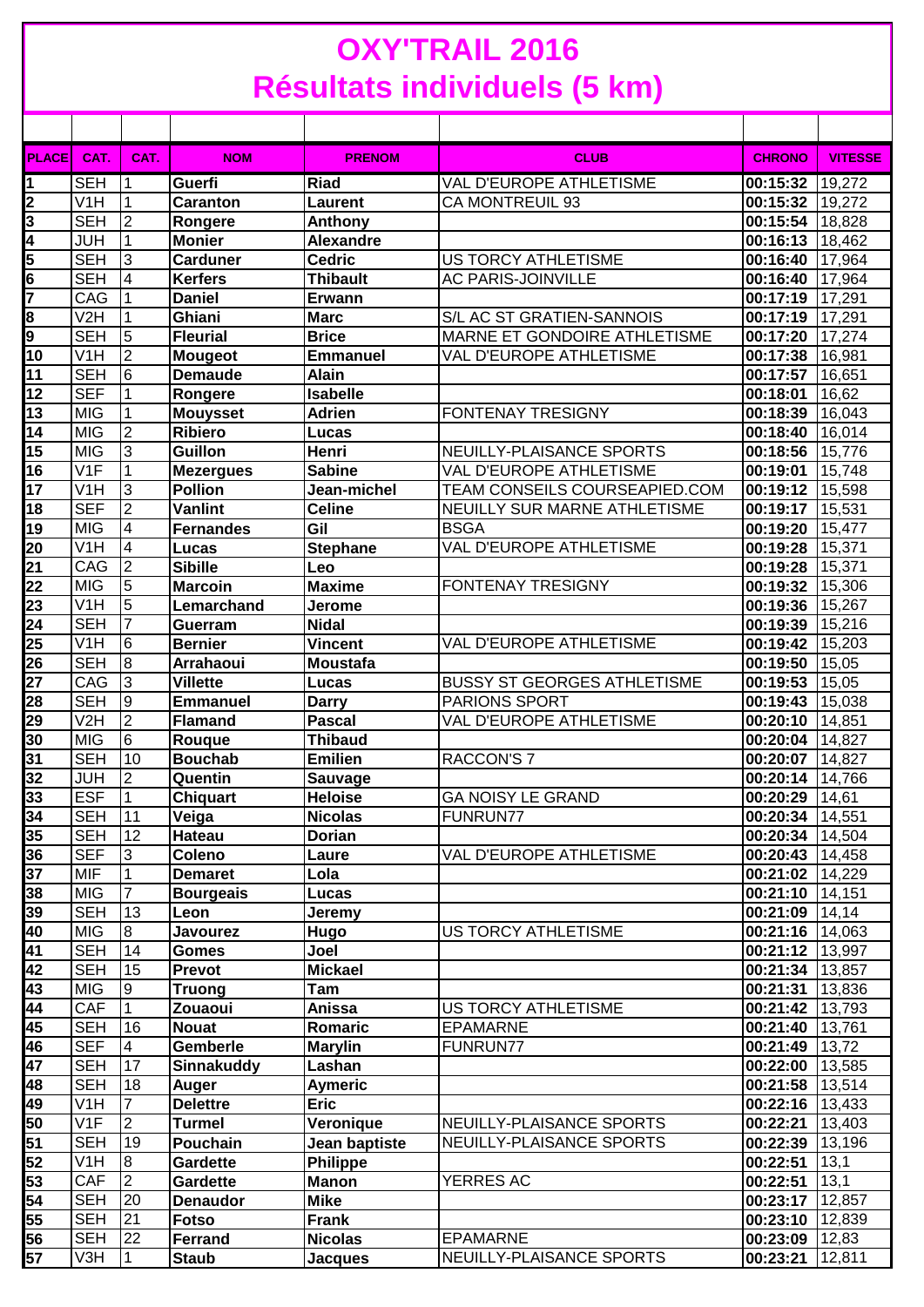| 58              | <b>SEF</b>       | 5               | <b>Dekeyser</b>         | <b>Caroline</b>   |                                   | 00:23:22 12,793   |        |
|-----------------|------------------|-----------------|-------------------------|-------------------|-----------------------------------|-------------------|--------|
| 59              | <b>SEH</b>       | $\overline{23}$ | <b>Deleurme</b>         | <b>Sebastien</b>  | <b>HSBLESSéS</b>                  | 00:23:09 12,775   |        |
| 60              | V <sub>2</sub> H | ပြ              | Lameirao                | Jose              | UNION SPORTIVE D'ORMESSON         | 00:23:34 12,703   |        |
| 61              | <b>SEH</b>       | 24              | Leger                   | <b>Kevin</b>      |                                   | 00:23:29          | 12,685 |
| 62              | <b>SEF</b>       | $6\overline{6}$ | <b>Maloberti</b>        | Laura             |                                   | 00:23:34          | 12,676 |
| 63              | CAG              | $\overline{4}$  | <b>Kast</b>             | <b>Etienne</b>    |                                   | 00:23:29          | 12,658 |
| 64              | <b>SEH</b>       | 25              | <b>Tchonou</b>          | Yannick           |                                   | 00:23:30          | 12,658 |
| 65              | <b>SEH</b>       | 26              | <b>Daville</b>          | <b>Daniel</b>     |                                   | 00:23:37          | 12,64  |
| 66              | <b>ESH</b>       | $\mathbf 1$     | Choffy                  | <b>Valentin</b>   |                                   | 00:23:40          | 12,623 |
| 67              | <b>SEF</b>       | $\overline{7}$  | Bongiovanni             | Karen             |                                   | 00:23:40          | 12,623 |
| 68              | <b>SEF</b>       | 8               | <b>Gautier</b>          | Vanessa           | <b>GA NOISY LE GRAND</b>          | 00:23:42 12,614   |        |
| 69              | <b>SEF</b>       | 9               | Nedioujeff              | <b>Marina</b>     | <b>GA NOISY LE GRAND</b>          | 00:23:45 12,596   |        |
| 70              | <b>MIG</b>       | 10              |                         |                   |                                   |                   |        |
|                 |                  |                 | <b>Bacquet</b>          | Lucas             |                                   | 00:23:50          | 12,535 |
| 71              | <b>SEH</b>       | 27              | <b>Cailleux</b>         | <b>Dylan</b>      |                                   | 00:23:48          | 12,517 |
| 72              | <b>JUH</b>       | c               | Lilaud                  | Ryan              | NEUILLY-PLAISANCE SPORTS          | 00:23:52          | 12,483 |
| 73              | V3H              | ا C             | Petitjeannin            | <b>Pierre</b>     |                                   | 00:23:57          | 12,457 |
| 74              | <b>SEH</b>       | 28              | <b>Desumeur</b>         | <b>Nicolas</b>    |                                   | 00:23:52          | 12,448 |
| 75              | <b>SEH</b>       | 29              | <b>Pattier</b>          | Loic              | NEUILLY-PLAISANCE SPORTS          | 00:24:04          | 12,414 |
| 76              | V1F              | $\overline{3}$  | <b>Tourte grospiron</b> | <b>Caroline</b>   | <b>ATHLETIC BRUNOY CLUB</b>       | 00:24:04          | 12,405 |
| 77              | <b>MIG</b>       | 11              | Moutoumalaya            | Dorhyan           |                                   | 00:24:04          | 12,405 |
| 78              | <b>SEH</b>       | 30              | <b>Winninger</b>        | <b>Alexandre</b>  |                                   | 00:24:15          | 12,337 |
| 79              | <b>SEH</b>       | 31              | <b>Nadeau</b>           | <b>Nicolas</b>    |                                   | $00:24:09$ 12,303 |        |
| 80              | <b>SEH</b>       | 32              | Vigo                    | <b>Sebastien</b>  |                                   | 00:24:16 12,212   |        |
| 81              | <b>SEH</b>       | 33              | Prignet                 | <b>Nicolas</b>    |                                   | 00:24:25 12,195   |        |
| 82              | <b>JUF</b>       | 1               | <b>Ucar</b>             | <b>Esra</b>       | <b>GA NOISY LE GRAND</b>          | 00:24:36 12,154   |        |
| 83              | V <sub>2</sub> H | 4               | <b>Khiar</b>            | <b>Ahmed</b>      |                                   | 00:24:29 12,146   |        |
| 84              | <b>SEH</b>       | 34              | <b>Brun</b>             | <b>Nicolas</b>    | <b>URBAN RUNNING LE CLUB</b>      | 00:24:46 12,089   |        |
| 85              | <b>SEF</b>       | 10              | <b>Ughetto</b>          | <b>Sandra</b>     | VAL D'EUROPE ATHLETISME           | 00:24:50          | 12,056 |
| 86              | <b>SEF</b>       | 11              | Garcia                  | <b>Claire</b>     |                                   | 00:24:45          | 12,056 |
| 87              | <b>SEH</b>       | 35              | Angel                   | <b>Michael</b>    |                                   | 00:24:47          | 12,024 |
| 88              | <b>SEH</b>       | $\overline{36}$ | <b>Dupuy</b>            | <b>Baptiste</b>   | <b>RACCON'S 7</b>                 | 00:24:53          | 12,016 |
| 89              | V <sub>1</sub> H | 9               | <b>Morel</b>            | Gilles            |                                   | 00:24:46          | 12,008 |
| 90              | <b>SEF</b>       | $\overline{12}$ | <b>Nguyen</b>           | Sophie            |                                   | 00:25:14          | 11,889 |
| 91              | V <sub>1</sub> H | 10              | Senechal                | <b>Yves</b>       |                                   | 00:25:05          | 11,889 |
| 92              | V <sub>2</sub> H | $\overline{5}$  | Grasset                 | Laurent           | LES TRANQUILLOUS DE LA BASKET !!! | 00:25:12          | 11,866 |
| $\overline{93}$ | <b>SEF</b>       | 13              | <b>Martinez</b>         | <b>Justine</b>    | <b>GA NOISY LE GRAND</b>          | 00:25:13 11,858   |        |
| 94              | <b>SEF</b>       | $\overline{14}$ | <b>Tek</b>              |                   |                                   | 00:25:11          | 11,834 |
| 95              | V <sub>2</sub> H | 6               | Venard                  | Amanda            |                                   |                   |        |
|                 |                  | 12              |                         | <b>Christophe</b> |                                   | 00:25:19 11,78    |        |
| 96              | <b>MIG</b>       |                 | <b>Bailly</b>           | <b>Alexis</b>     |                                   | 00:25:14 11,772   |        |
| 97              | <b>MIF</b>       | $\overline{2}$  | <b>Mancel</b>           | <b>Meleryle</b>   |                                   | 00:25:27 11,742   |        |
| 98              | <b>SEF</b>       | 15              | Jegat                   | <b>Christine</b>  | <b>COURIR A SAINT-AVE</b>         | 00:25:28 11,742   |        |
| 99              | <b>SEF</b>       | 16              | <b>Massin</b>           | Anthony           |                                   | 00:25:23 11,742   |        |
| 100             | <b>SEH</b>       | 37              | Vicaigne                | <b>Benoit</b>     |                                   | 00:25:27          | 11,719 |
| 101             | <b>SEH</b>       | 38              | Percheron               | <b>Arnaud</b>     |                                   | 00:25:10 11,688   |        |
| 102             | <b>SEH</b>       | 39              | Lopez                   | Joseph            |                                   | 00:25:08          | 11,688 |
| 103             | <b>SEH</b>       | 40              | Viva                    | <b>Thomas</b>     |                                   | 00:25:21          | 11,673 |
| 104             | <b>MIF</b>       | 3               | Lebaigue                | <b>Manon</b>      | <b>GIRLY TEAM</b>                 | 00:25:24          | 11,643 |
| 105             | <b>SEF</b>       | 17              | <b>Martel</b>           | <b>Corinne</b>    | LES TRANQUILLOUS DE LA BASKET !!! | 00:25:49          | 11,576 |
| 106             | <b>SEF</b>       | 18              | <b>Cholet</b>           | <b>Priscillia</b> |                                   | 00:25:44          | 11,538 |
| 107             | <b>SEF</b>       | 19              | <b>Guichard</b>         | <b>Emilie</b>     | LES TRANQUILLOUS DE LA BASKET !!! | 00:26:05          | 11,458 |
| 108             | <b>SEH</b>       | 41              | Apia                    | Olivier           | LES TRANQUILLOUS DE LA BASKET !!! | 00:26:05          | 11,458 |
| 109             | V <sub>1</sub> H | 11              | <b>Bleux</b>            | <b>David</b>      | US OLYMPIQUE DE CHELLES           | 00:25:59          | 11,458 |
| 110             | V3H              | $\overline{3}$  | <b>Thomas</b>           | Guy               | UNION SPORTIVE D'ORMESSON         | 00:26:08          | 11,45  |
| 111             | V <sub>1</sub> H | 12              | <b>Eberhardt</b>        | Philippe          | DEF ENDURANCE                     | 00:25:58          | 11,436 |
| 112             | <b>SEH</b>       | 42              | <b>Hivert</b>           | <b>Marc</b>       |                                   | 00:26:00          | 11,407 |
| 113             | V <sub>2</sub> H | $\overline{7}$  | <b>Didon</b>            | <b>Bernard</b>    |                                   | 00:26:15          | 11,392 |
| 114             | V <sub>1</sub> F | $\overline{4}$  | <b>Pothier</b>          | Sophie            |                                   | 00:26:21          | 11,371 |
| 115             | <b>SEF</b>       | 20              | <b>Didier</b>           | <b>Delphine</b>   |                                   | 00:26:09          | 11,307 |
| 116             | <b>SEF</b>       | 21              | Voguet                  | Valerie           |                                   | 00:26:27          | 11,285 |
| 117             | <b>SEF</b>       | 22              | Kast                    | <b>Mireille</b>   |                                   | 00:26:25 11,264   |        |
| 118             | V <sub>1</sub> F | $\overline{5}$  | <b>Jacqueminet</b>      | Laure benedicte   | ATHLETIC BRUNOY CLUB              | 00:26:40          | 11,25  |
| 119             | <b>ESF</b>       | $\overline{2}$  | <b>Daniel</b>           | <b>Benedicte</b>  | FUNRUN77                          | 00:26:38          | 11,236 |
| 120             | <b>SEF</b>       | 23              |                         | <b>Selena</b>     |                                   | 00:26:42          | 11,215 |
| 121             | V <sub>1</sub> F | $\overline{6}$  | Lavergne                | <b>Natacha</b>    |                                   | 00:26:44          | 11,194 |
|                 |                  |                 | <b>Tavares</b>          |                   |                                   |                   |        |
| 122             | <b>SEF</b>       | 24              | <b>Goncalves</b>        | <b>Manuela</b>    |                                   | 00:26:35          | 11,187 |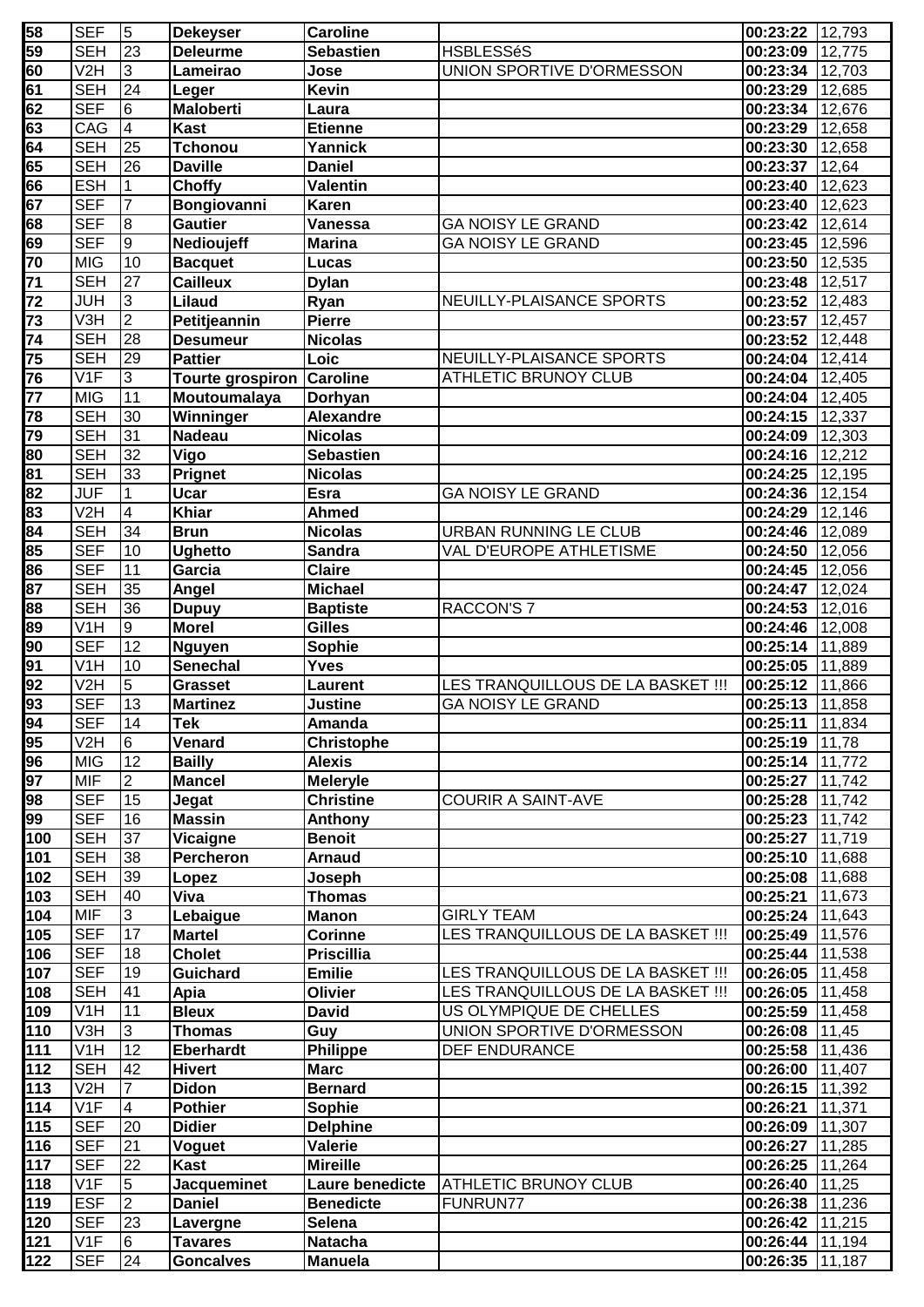| 123 | <b>SEF</b>              | 25                      | Audoynaud         | <b>Tiffaine</b>   |                                    | $00:26:42$ 11,173     |        |
|-----|-------------------------|-------------------------|-------------------|-------------------|------------------------------------|-----------------------|--------|
| 124 | V <sub>1F</sub>         | $\overline{7}$          | <b>Touchais</b>   | <b>Helene</b>     |                                    | $00:26:46$ 11,152     |        |
| 125 | V3F                     | $\mathbf{1}$            | <b>Turin</b>      | <b>Chantal</b>    | UNION FAMILIALE DE QUINCY          | $00:26:50$ 11,152     |        |
| 126 | V <sub>1</sub> H        | 13                      | <b>Milani</b>     | Laurent           | <b>ATHLETIC BRUNOY CLUB</b>        | 00:26:51              | 11,118 |
| 127 | <b>MIF</b>              | $\overline{\mathbf{4}}$ | <b>Rdrigues</b>   | <b>Flora</b>      |                                    | 00:26:48              | 11,091 |
| 128 | V3H                     | $\overline{4}$          | Ledru             | <b>Michel</b>     |                                    | 00:27:04              | 11,043 |
| 129 | <b>SEF</b>              | 26                      | <b>Bernier</b>    | <b>Gwenaelle</b>  | SE PAVILLONS-SOUS-BOIS             | 00:27:00              | 11,036 |
| 130 | <b>SEH</b>              | 43                      | <b>Khiar</b>      | <b>Adbelkader</b> |                                    | 00:27:00              | 11,023 |
| 131 | <b>SEF</b>              | 27                      | Lelong            | <b>Melanie</b>    | NEUILLY-PLAISANCE SPORTS           | 00:27:13 10,976       |        |
| 132 | <b>SEF</b>              | 28                      | <b>Suzanne</b>    | <b>Silva</b>      |                                    | 00:27:07 10,969       |        |
| 133 | <b>SEH</b>              | 44                      | Amarge            | <b>David</b>      | NEUILLY-PLAISANCE SPORTS           | 00:27:22              | 10,962 |
| 134 | <b>SEF</b>              | 29                      | Leonard           | Magdalena         |                                    | 00:27:07              | 10,949 |
| 135 | <b>SEF</b>              | 30                      | <b>Jaeck</b>      | Sophie            |                                    | 00:27:23              | 10,909 |
| 136 | V <sub>2</sub> H        | $\bf{8}$                | <b>Goncalves</b>  | Jose              | <b>VILLEMOMBLE SPORTS</b>          | 00:27:23              | 10,896 |
| 137 | V <sub>1F</sub>         | oο                      | <b>Trouillard</b> | <b>Marlene</b>    |                                    | 00:27:29              | 10,889 |
| 138 | <b>SEH</b>              | 45                      | <b>Maleplate</b>  | <b>Clement</b>    |                                    | 00:27:19              | 10,856 |
| 139 | <b>ESH</b>              | $\overline{2}$          | Vuong             | <b>Eric</b>       |                                    | 00:27:24              | 10,843 |
| 140 | <b>SEF</b>              | 31                      | Leam              | Celine            |                                    | 00:27:31              | 10,843 |
| 141 | <b>SEH</b>              | 46                      | Wu                | Bou ly            |                                    | 00:27:37              | 10,746 |
| 142 | V <sub>1</sub> H        | 14                      | <b>Villette</b>   | <b>Sebastien</b>  |                                    | 00:28:01              | 10,682 |
| 143 | <b>SEF</b>              | 32                      | <b>Robidel</b>    | <b>Marine</b>     |                                    | 00:27:57              | 10,626 |
| 144 | <b>SEF</b>              | 33                      | Larbi             | <b>Susana</b>     | <b>HSBLESSéS</b>                   | 00:27:54              | 10,626 |
| 145 | <b>SEF</b>              | 34                      | Paula             | Raphaelle         | FUNRUN77                           | 00:28:13              | 10,607 |
| 146 | V <sub>1</sub> F        | $\overline{9}$          | Le gouic          | <b>Christine</b>  |                                    | 00:27:59              | 10,601 |
| 147 | <b>SEF</b>              | 35                      | Pautot            | <b>Clemence</b>   | <b>GA NOISY LE GRAND</b>           | 00:28:14 10,582       |        |
| 148 | <b>SEF</b>              | 36                      | <b>Duchamp</b>    | <b>Corinne</b>    | <b>GA NOISY LE GRAND</b>           | 00:28:15 10,582       |        |
|     | <b>SEH</b>              | 47                      |                   | <b>Vincent</b>    |                                    | 00:28:17              | 10,57  |
| 149 | $\overline{\text{V1H}}$ | 15                      | Pasquereau        |                   |                                    |                       |        |
| 150 | <b>SEH</b>              | 48                      | Fantou            | Julien            |                                    | 00:28:13              | 10,551 |
| 151 | V2H                     | $\overline{6}$          | <b>Pellerin</b>   | Anthony           |                                    | 00:28:10              | 10,545 |
| 152 |                         |                         | <b>Pellerin</b>   | <b>Laurent</b>    |                                    | 00:28:10              | 10,545 |
| 153 | V1F                     | 10                      | Luzio             | <b>Stephanie</b>  |                                    | 00:28:20              | 10,539 |
| 154 | <b>ESF</b>              | S                       | Louis             | <b>Chloe</b>      |                                    | 00:28:21              | 10,502 |
| 155 | <b>SEF</b>              | 37                      | <b>Fluteaux</b>   | Jessy             |                                    | 00:28:19              | 10,496 |
| 156 | <b>JUH</b>              | $\overline{4}$          | <b>Berguig</b>    | <b>Jeffrey</b>    |                                    | 00:28:35              | 10,471 |
| 157 | <b>SEH</b>              | 49                      | <b>Tkan</b>       | Chi fay           |                                    | 00:28:26              | 10,465 |
| 158 | $\overline{\text{V1H}}$ | 16                      | <b>Deschamps</b>  | <b>Michael</b>    |                                    | 00:28:29              | 10,459 |
| 159 | <b>SEF</b>              | $\overline{38}$         | Rabaron           | <b>Audrey</b>     |                                    | $00:28:30$ 10,453     |        |
| 160 | <b>SEF</b>              | 39                      | Le clouerec       | <b>Celine</b>     |                                    | 00:28:27              | 10,453 |
| 161 | <b>SEF</b>              | 40                      | <b>Mabileau</b>   | <b>Delphine</b>   |                                    | 00:28:32              | 10,453 |
| 162 | V3F                     | $\overline{2}$          | Kast              | <b>Claude</b>     |                                    | 00:28:31              | 10,441 |
| 163 | V <sub>1</sub> H        | 17                      | Gaffie            | <b>Stephane</b>   |                                    | 00:28:38              | 10,441 |
| 164 | V <sub>1</sub> F        | 11                      | Laine             | Carole            | <b>BUSSY ST GEORGES ATHLETISME</b> | 00:28:29              | 10,435 |
| 165 | <b>SEF</b>              | 41                      | Kheng             | <b>Karine</b>     |                                    | 00:28:36 10,429       |        |
| 166 | V <sub>2</sub> H        | 10                      | <b>Bacoul</b>     | Jean              | NEUILLY-PLAISANCE SPORTS           | 00:28:40              | 10,417 |
| 167 | <b>SEF</b>              | 42                      | <b>Bartoli</b>    | <b>Christelle</b> |                                    | 00:28:37              | 10,417 |
| 168 | V <sub>1</sub> F        | 12                      | <b>Bacoul</b>     | Lydie             | NEUILLY-PLAISANCE SPORTS           | 00:28:42              | 10,411 |
| 169 | V <sub>1</sub> F        | 13                      | <b>Plessis</b>    | Laurence          |                                    | 00:28:39              | 10,405 |
| 170 | <b>SEH</b>              | 50                      | <b>Malumba</b>    | Catany            |                                    | 00:28:27              | 10,405 |
| 171 | <b>ESF</b>              | $\overline{4}$          | Ben hamouda       | Karima            |                                    | 00:28:50              | 10,387 |
| 172 | <b>SEF</b>              | 43                      | Genes coudert     | <b>Mathilde</b>   |                                    | 00:28:44              | 10,375 |
| 173 | <b>SEF</b>              | 44                      | <b>Chedhomme</b>  | Najima            | AOSCL MAIRIE DE LOGNES             | 00:28:48              | 10,321 |
| 174 | <b>SEH</b>              | 51                      | <b>Mignon</b>     | <b>Alexandre</b>  |                                    | 00:29:04              | 10,256 |
| 175 | <b>SEF</b>              | 45                      | Roche             | Christelle        |                                    | 00:29:04              | 10,256 |
| 176 | <b>ESH</b>              | 3                       | Choffy            | Valentin          |                                    | 00:28:52              | 10,251 |
| 177 | <b>SEH</b>              | 52                      | <b>Rodrigues</b>  | Carlos filipe     |                                    | 00:29:00              | 10,245 |
| 178 | <b>SEF</b>              | 46                      | Georgelin         | <b>Solene</b>     |                                    | 00:29:08              | 10,216 |
| 179 | V <sub>1</sub> F        | 14                      | Adam              | Sophie            |                                    | $\overline{00:}29:16$ | 10,21  |
| 180 | <b>SEF</b>              | 47                      | Klejnot           | Nadege            |                                    | 00:29:08 10,193       |        |
| 181 | V <sub>1</sub> H        | 18                      | <b>Aubert</b>     | Philippe          |                                    | 00:29:09 10,169       |        |
| 182 | <b>SEH</b>              | 53                      | Crippa            | <b>Clement</b>    |                                    | 00:29:10              | 10,158 |
| 183 | <b>SEF</b>              | 48                      | Guichaoua         | Helene            |                                    | 00:29:28              | 10,141 |
| 184 | <b>SEH</b>              | 54                      | <b>Dragosz</b>    | <b>Pierre</b>     |                                    | 00:29:29              | 10,129 |
| 185 | <b>SEH</b>              | 55                      | <b>Kheng</b>      | Vincent           |                                    | 00:29:26              | 10,124 |
| 186 | <b>MIF</b>              | $\overline{5}$          | <b>Maire</b>      | <b>Ambre</b>      |                                    | 00:29:37              | 10,107 |
| 187 | V <sub>1F</sub>         | 15                      | Oliveira silva    | <b>Marie</b>      |                                    | 00:29:15              | 10,095 |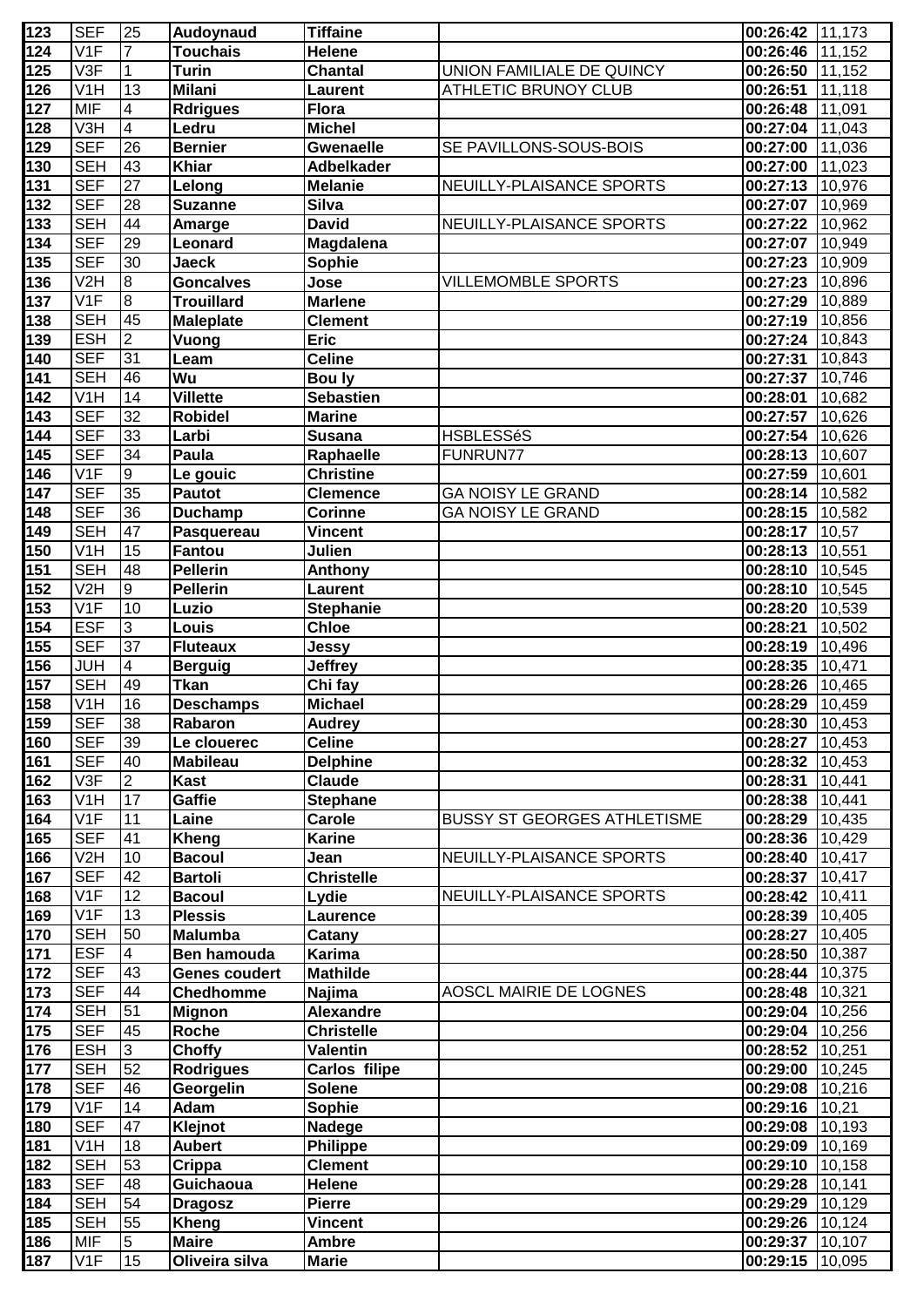| 188              | V <sub>1</sub> H          | 19              | <b>Dusautoir</b>   | <b>Olivier</b>     |                          | $00:29:15$ 10,09 |        |
|------------------|---------------------------|-----------------|--------------------|--------------------|--------------------------|------------------|--------|
| 189              | V1F                       | 16              | Camara             | <b>Aoussa</b>      |                          | 00:29:38 10,09   |        |
| 190              | <b>ESH</b>                | $\overline{4}$  | <b>Courtois</b>    | <b>Allan</b>       |                          | 00:29:33 10,061  |        |
| 191              | CAF                       | $\overline{3}$  | <b>Milani</b>      | Lucie              | ATHLETIC BRUNOY CLUB     | 00:29:46 10,022  |        |
| 192              | <b>SEF</b>                | 49              | Agou               | Angela             | NEUILLY-PLAISANCE SPORTS | 00:29:50         | 10,017 |
| 193              | <b>SEF</b>                | 50              | <b>Couveignes</b>  | <b>Elsa</b>        | <b>BERNASBABY</b>        | 00:29:42         | 10,006 |
| 194              | V2F                       | $\overline{1}$  | <b>Fremeaux</b>    | <b>Patricia</b>    |                          | 00:29:54         | 9,989  |
| 195              | V <sub>2</sub> H          | 11              | <b>Fremeaux</b>    | Raymond            |                          | $00:29:54$ 9,989 |        |
| 196              | <b>SEF</b>                | 51              | <b>Campos</b>      | <b>Pauline</b>     | <b>BERNASBABY</b>        | $00:29:48$ 9,983 |        |
| 197              | V <sub>2</sub> H          | 12              | <b>Camus</b>       | <b>Emmanuel</b>    |                          | 00:29:56 9,978   |        |
| 198              | V1F                       | 17              | <b>Bernier</b>     | <b>Delphine</b>    |                          | $00:30:05$ 9,95  |        |
| 199              | V2F                       | $\overline{2}$  |                    | <b>Sylvie</b>      | ATHLETIC BRUNOY CLUB     | 00:30:10 9,945   |        |
|                  | <b>SEF</b>                | 52              | <b>Jacquot</b>     | <b>Odile</b>       |                          |                  |        |
| 200              |                           |                 | <b>Majerus</b>     |                    |                          | 00:29:59 9,906   |        |
| 201              | <b>SEF</b>                | 53              | Jauseau            | Caroline           |                          | 00:30:10         | 9,89   |
| 202              | V2F                       | $\overline{3}$  | <b>Beaubillard</b> | Elisabeth          |                          | 00:30:19 9,841   |        |
| 203              | V <sub>1</sub> F          | 18              | <b>Pellerin</b>    | <b>Cecile</b>      |                          | 00:30:17         | 9,836  |
| 204              | V1F                       | 19              | <b>Cariot</b>      | Peggy              |                          | $00:30:15$ 9,831 |        |
| 205              | V1F                       | 20              | <b>Mondonnet</b>   | <b>Cecile</b>      |                          | 00:30:30 9,815   |        |
| 206              | V <sub>1F</sub>           | 21              | <b>Hermelin</b>    | Ingrid             |                          | 00:30:37         | 9,777  |
| 207              | V <sub>2</sub> H          | 13              | Limery             | <b>Franck</b>      | <b>EPAMARNE</b>          | $00:30:35$ 9,767 |        |
| 208              | <b>SEH</b>                | 56              | Jouas              | <b>Christopher</b> |                          | 00:30:37         | 9,73   |
| 209              | <b>SEH</b>                | 57              | Larbi              | <b>Noredine</b>    | <b>HSBLESSéS</b>         | 00:30:32 9,724   |        |
| 210              | <b>JUF</b>                | $\overline{2}$  | Loussouarn         | <b>Anais</b>       |                          | 00:30:46 9,724   |        |
| 211              | <b>SEF</b>                | 54              | <b>Molas</b>       | <b>Eloise</b>      |                          | 00:30:37 9,709   |        |
| 212              | <b>SEH</b>                | 58              | Rabin              | Julien             |                          | 00:30:37 9,709   |        |
| 213              | V <sub>1F</sub>           | 22              | Perreau            | <b>Stephanie</b>   |                          | 00:30:34 9,688   |        |
| 214              | <b>MIF</b>                | 6               | <b>Pinheiro</b>    | Julie              |                          | 00:30:58 9,688   |        |
| 215              | <b>MIG</b>                | 13              | <b>Castel</b>      | <b>Ethan</b>       |                          | 00:30:50 9,683   |        |
| 216              | <b>SEH</b>                | 59              | Da cunha           | Ricardo            |                          | 00:30:49 9,672   |        |
| 217              | V1F                       | 23              | Kohler             | <b>Florence</b>    |                          | 00:30:39 9,667   |        |
| 218              | V2F                       | $\overline{4}$  | <b>Duchez</b>      | <b>Catherine</b>   |                          | 00:30:57         | 9,657  |
| 219              | <b>SEF</b>                | 55              | Lorgeoux           | <b>Gwenaelle</b>   |                          | 00:30:54         | 9,651  |
| 220              | $\overline{\mathsf{V1H}}$ | 20              | <b>Bailly</b>      | <b>Xavier</b>      |                          | 00:30:50         | 9,646  |
|                  | V1F                       | 24              | <b>Hauton</b>      |                    |                          | $00:30:50$ 9,636 |        |
| 221              | <b>SEF</b>                | 56              |                    | <b>Florence</b>    |                          | 00:31:02 9.621   |        |
| 222              |                           |                 | <b>Barry</b>       | <b>Celine</b>      |                          |                  |        |
| 223              | <b>SEF</b>                | 57              | <b>Becher</b>      | <b>Emilie</b>      |                          | $00:31:08$ 9,6   |        |
| $\overline{224}$ | V1F                       | 25              | <b>Delettre</b>    | <b>Muriel</b>      |                          | 00:31:07 9,59    |        |
| 225              | V3H                       | $\overline{5}$  | Quintin            | Gerard             |                          | 00:31:13         | 9,585  |
| 226              | <b>SEF</b>                | 58              | <b>Ducasse</b>     | <b>Marina</b>      |                          | 00:31:00         | 9,58   |
| 227              | V <sub>1</sub> F          | 26              | Paul               | <b>Sandrine</b>    |                          | 00:31:19 9,564   |        |
| 228              | <b>SEF</b>                | 59              | Ragon              | <b>Severine</b>    |                          | 00:31:10         | 9,539  |
| 229              | <b>SEH</b>                | 60              | Labry              | Rudolphe           |                          | 00:31:22         | 9,529  |
| 230              | V <sub>1F</sub>           | 27              | <b>Castel</b>      | Stephanie          |                          | 00:31:20 9,529   |        |
| 231              | V <sub>1F</sub>           | 28              | Chauveau           | Virginie           | <b>GIRLY TEAM</b>        | 00:31:08 9,519   |        |
| 232              | <b>ESF</b>                | $\overline{5}$  | Dinh vu            | Christelle         |                          | 00:31:16 9,514   |        |
| 233              | <b>SEF</b>                | 60              | Fansi              | Linda              |                          | 00:31:12 9,504   |        |
| 234              | V <sub>1</sub> F          | 29              | <b>Charussot</b>   | <b>Celine</b>      |                          | 00:31:16 9,504   |        |
| 235              | <b>ESF</b>                | $6\overline{6}$ | <b>Marciano</b>    | Laura              | <b>BERNASBABY</b>        | 00:31:20 9,489   |        |
| 236              | <b>SEH</b>                | 61              | <b>Noizier</b>     | Jerome             | S/L CRAC SOISSONS        | 00:31:32 9,484   |        |
| 237              | <b>SEF</b>                | 61              | <b>Noizier</b>     | Pamela             |                          | 00:31:32         | 9,484  |
| 238              | V <sub>2</sub> H          | 14              | Oger               | <b>Pascal</b>      |                          | 00:31:38 9,464   |        |
| 239              | <b>ESF</b>                | $\overline{7}$  | <b>Dupuy</b>       | <b>Charlotte</b>   | <b>RACCON'S 7</b>        | 00:31:37         | 9,454  |
| 240              | V <sub>1</sub> F          | 30              | <b>Pinsseau</b>    | Marie pascale      |                          | 00:31:25 9,454   |        |
| 241              | <b>SEF</b>                | 62              | Pichon             | Angeline           | <b>BERNASBABY</b>        | 00:31:31         | 9,434  |
| 242              | <b>SEF</b>                | 63              | <b>Jacques</b>     | <b>Christine</b>   |                          | 00:31:44         | 9,429  |
|                  | <b>SEF</b>                | 64              |                    | <b>Stephanie</b>   |                          | $00:31:26$ 9,429 |        |
| 243              | <b>SEF</b>                | 65              | Le guevellou       |                    |                          |                  |        |
| 244              |                           |                 | <b>Corseaux</b>    | <b>Charlotte</b>   |                          | 00:31:25 9,429   |        |
| 245              | <b>SEF</b>                | 66              | Cornuault          | <b>Benedicte</b>   |                          | $00:31:28$ 9,424 |        |
| 246              | <b>SEF</b>                | 67              | <b>Souter</b>      | <b>Karen</b>       |                          | 00:31:39 9,419   |        |
| 247              | <b>SEF</b>                | 68              | <b>Bleux</b>       | <b>Karine</b>      |                          | $00:31:38$ 9,419 |        |
| 248              | <b>SEF</b>                | 69              | <b>Boutet</b>      | <b>Marinette</b>   |                          | 00:31:39 9,419   |        |
| 249              | CAF                       | $\overline{4}$  | Gabrel             | <b>Manon</b>       |                          | 00:31:30         | 9,414  |
| 250              | V3F                       | $\overline{3}$  | Lebrun             | <b>Dominique</b>   |                          | $00:31:35$ 9,399 |        |
| 251              | V1F                       | 31              | Jousselin          | <b>Carine</b>      |                          | 00:31:41         | 9,375  |
| 252              | <b>SEH</b>                | 62              | Rajabaly           | <b>Olivier</b>     |                          | 00:31:41         | 9,375  |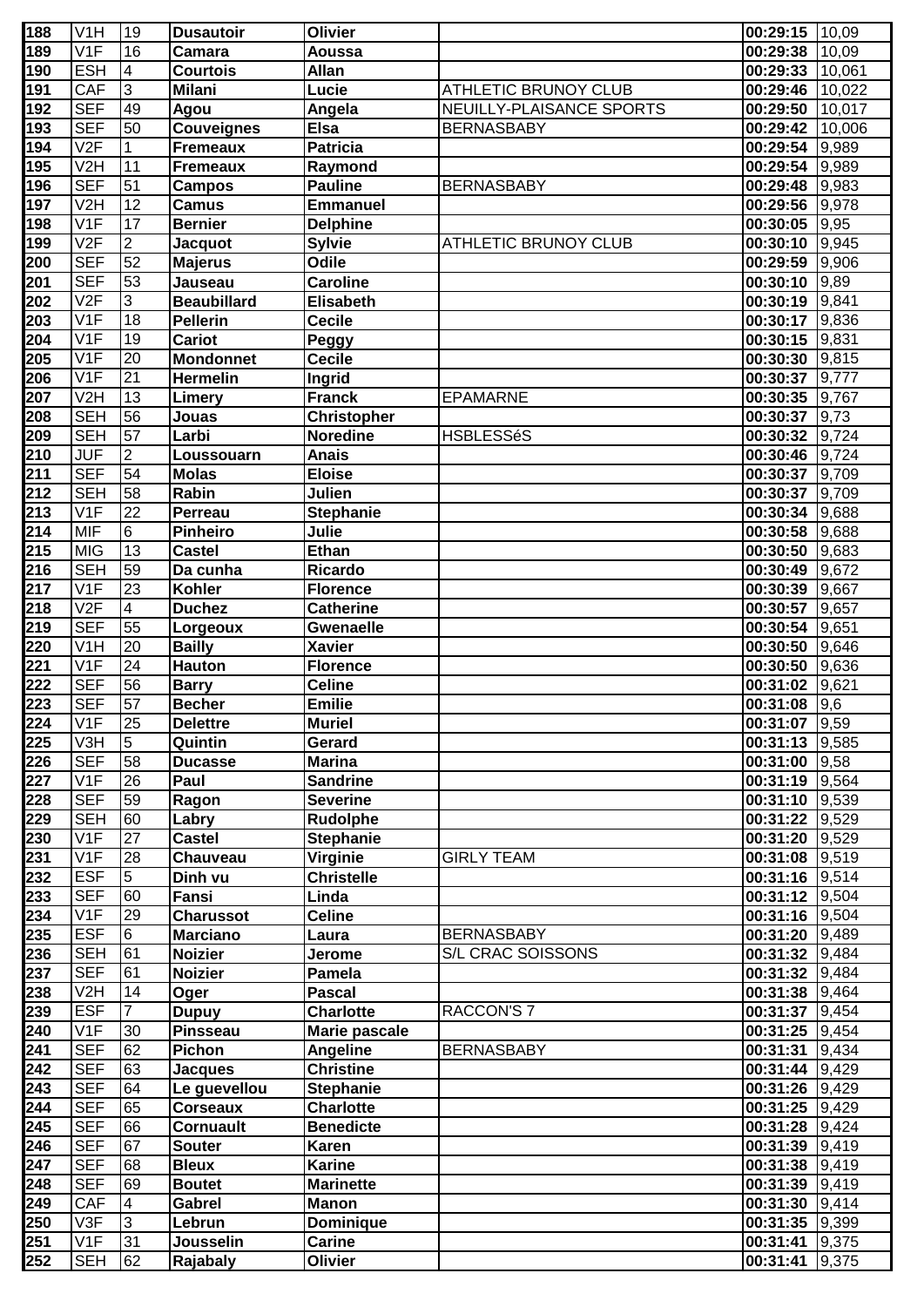| 253 | V <sub>1F</sub>           | 32              | <b>Berald</b>          | <b>Christiane</b>      |                                   | $\vert 00:31:41 \vert 9.365 \vert$ |       |
|-----|---------------------------|-----------------|------------------------|------------------------|-----------------------------------|------------------------------------|-------|
| 254 | <b>SEF</b>                | 70              | De azevedo             | <b>Gwenaelle</b>       | <b>HSBLESSéS</b>                  | 00:31:48                           | 9,346 |
| 255 | <b>SEF</b>                | 71              | <b>Daggie</b>          | <b>Delphine</b>        | NEUILLY-PLAISANCE SPORTS          | $00:31:59$ 9,336                   |       |
| 256 | CAF                       | $\overline{5}$  | Otto                   | <b>Orlane</b>          |                                   | $00:32:05$ 9,326                   |       |
| 257 | $\overline{\mathsf{V1F}}$ | 33              | <b>Plancoulaine</b>    | Lise                   |                                   | 00:31:52 9,322                     |       |
| 258 | V1F                       | 34              | Graton                 | <b>Cecile</b>          |                                   | 00:32:10 9,307                     |       |
| 259 | V1F                       | 35              | <b>Thirot</b>          | <b>Sandrine</b>        |                                   | 00:32:13                           | 9,278 |
| 260 | <b>SEF</b>                | 72              | <b>Frederic moreau</b> | <b>Mathilde</b>        |                                   | 00:32:11                           | 9,274 |
|     | V <sub>1</sub> H          |                 |                        |                        |                                   |                                    |       |
| 261 |                           | 21              | <b>Decoster</b>        | <b>Pierre charles</b>  | <b>EPAMARNE</b>                   | 00:32:08 9,274                     |       |
| 262 | <b>SEH</b>                | 63              | <b>Forton</b>          | <b>Aymeric</b>         |                                   | 00:32:16 9,264                     |       |
| 263 | <b>JUF</b>                | 3               | <b>Frederic moreau</b> | <b>Melusine</b>        |                                   | $00:32:14$ 9,264                   |       |
| 264 | <b>SEF</b>                | 73              | Quertier               | <b>Aurelie</b>         | <b>LES GIRLYS</b>                 | $00:32:17$ 9,254                   |       |
| 265 | <b>SEF</b>                | 74              | Jezequel               | Vanessa                |                                   | 00:32:06 9,231                     |       |
| 266 | V1F                       | 36              | <b>Demasure</b>        | <b>Barbara</b>         |                                   | $00:32:18$ 9,226                   |       |
| 267 | <b>SEF</b>                | 75              | <b>Vigee</b>           | Laetitia               |                                   | 00:32:30                           | 9,179 |
| 268 | <b>SEF</b>                | 76              | <b>Bourgeois</b>       | <b>Emilie</b>          |                                   | 00:32:24 9,174                     |       |
| 269 | CAF                       | $6\overline{6}$ | Moutoumalaya           | Celia                  |                                   | $00:32:42$ 9,156                   |       |
| 270 | <b>SEF</b>                | 77              | Coatrieux              | <b>Isabelle</b>        |                                   | 00:32:28                           | 9,137 |
| 271 | <b>SEF</b>                | 78              | Lerisson               | <b>Sarah</b>           |                                   | 00:32:38                           | 9,132 |
| 272 | $\overline{\vee}$         | $\overline{5}$  | Lejeune                | <b>Nadine</b>          |                                   | 00:32:39                           | 9,132 |
| 273 | $\overline{\vee}$         | 6               | <b>Simonnet</b>        | <b>Martine</b>         |                                   | 00:32:40                           | 9,128 |
| 274 | V <sub>1</sub> H          | $\overline{22}$ | <b>Maire</b>           | <b>Benoit</b>          |                                   | 00:32:50 9,114                     |       |
| 275 | $\overline{\mathsf{V1F}}$ | 37              | Aigouy                 | <b>Sandrine</b>        |                                   | 00:32:50                           | 9,114 |
| 276 | V <sub>1</sub> F          | 38              | Forgeot                | <b>Stephanie</b>       |                                   | 00:32:41                           | 9,1   |
| 277 | $\overline{V1F}$          | 39              | <b>Astier</b>          | <b>Elsa</b>            |                                   | 00:32:42                           | 9,082 |
|     | <b>SEF</b>                | 79              |                        |                        | <b>BERNASBABY</b>                 |                                    | 9,073 |
| 278 | <b>SEH</b>                | 64              | Villerouge             | <b>Ariane</b>          |                                   | 00:32:48                           |       |
| 279 |                           |                 | <b>Chevance</b>        | <b>Stephane</b>        |                                   | 00:32:44                           | 9,068 |
| 280 | V2F                       | $\overline{7}$  | Mourjan                | Veronique              | <b>GIRLY TEAM</b>                 | 00:32:46 9,054                     |       |
| 281 | <b>SEF</b>                | 80              | Cahon                  | <b>Maryvonne</b>       |                                   | 00:33:01                           | 9,045 |
| 282 | V2F                       | 8               | <b>Hurbain</b>         | <b>Marie christine</b> |                                   | 00:32:56 9,045                     |       |
| 283 | <b>SEF</b>                | 81              | <b>Maison</b>          | Jessica                |                                   | 00:32:56 9,014                     |       |
| 284 | V1F                       | 40              | <b>Helbling</b>        | <b>Myriam</b>          |                                   | 00:32:58 9,014                     |       |
| 285 | <b>SEH</b>                | 65              | <b>Choffy</b>          | <b>Thomas</b>          |                                   | 00:32:53                           | 9,009 |
| 286 | <b>SEF</b>                | 82              | Cado                   | <b>Stephanie</b>       |                                   | 00:32:53                           | 9,005 |
| 287 | V1F                       | 41              | <b>Berthe</b>          | <b>Chrystele</b>       | <b>ATHLETIC BRUNOY CLUB</b>       | 00:33:21                           | 8,996 |
| 288 | CAG                       | 5               | Neves de matos         | <b>Lucas</b>           |                                   | 00:33:15 8.991                     |       |
| 289 | V2H                       | $\sqrt{15}$     | Leroy                  | Philippe               |                                   | 00:33:03 8,973                     |       |
| 290 | V <sub>1F</sub>           | 42              | <b>Daumont</b>         | <b>Emmanuelle</b>      | LES TRANQUILLOUS DE LA BASKET !!! | 00:33:26 8,946                     |       |
| 291 | <b>SEF</b>                | 83              | <b>Eble</b>            | Rovena                 |                                   | 00:33:19 8,946                     |       |
| 292 | V <sub>1F</sub>           | 43              | <b>Tardiglio</b>       | Laure                  |                                   | 00:33:08 8,937                     |       |
| 293 | V <sub>1</sub> F          | 44              | <b>Marmels</b>         | <b>Stephanie</b>       |                                   | $00:33:19$ 8,929                   |       |
| 294 | <b>SEF</b>                | 84              | <b>Cusset</b>          | <b>Marianne</b>        |                                   | 00:33:16 8,924                     |       |
| 295 | V2F                       | 9               | Leroy                  | <b>Daniele</b>         |                                   | 00:33:17 8,915                     |       |
| 296 | <b>SEF</b>                | 85              | <b>Dupinay</b>         | <b>Jeromine</b>        |                                   | 00:33:25 8,911                     |       |
| 297 | <b>SEF</b>                | 86              | <b>Deleurme</b>        | <b>Audrey</b>          | <b>HSBLESSéS</b>                  | $00:33:27$ 8,88                    |       |
| 298 | V3F                       | $\overline{4}$  | <b>Despres</b>         | <b>Sylvie</b>          |                                   | 00:33:44 8,867                     |       |
| 299 | V <sub>1</sub> F          | 45              | Jeanmougin             | <b>Isabelle</b>        | <b>LES GIRLYS</b>                 | 00:33:42 8,867                     |       |
| 300 | V <sub>1</sub> H          | 23              | <b>Catinat</b>         | <b>Franck</b>          | <b>LES GIRLYS</b>                 | 00:33:39 8,867                     |       |
| 301 | <b>SEF</b>                | 87              | Leroy                  | <b>Celine</b>          |                                   | 00:33:33 8,845                     |       |
| 302 | <b>SEF</b>                | 88              | <b>Poilvert</b>        | <b>Aline</b>           |                                   | $00:33:45$ 8,811                   |       |
| 303 | <b>SEF</b>                | 89              | <b>Senti</b>           | <b>Audrey</b>          |                                   | 00:33:43 8,806                     |       |
| 304 | <b>SEF</b>                | 90              | Piva                   | Virginie               |                                   | 00:33:52 8,789                     |       |
| 305 | <b>SEF</b>                | 91              | <b>Fotso</b>           | <b>Patricia</b>        |                                   | 00:34:01 8,768                     |       |
| 306 | <b>SEF</b>                | 92              | <b>Balounaick</b>      | <b>Celine</b>          |                                   | 00:34:02 8,759                     |       |
|     |                           |                 |                        |                        |                                   |                                    |       |
| 307 | V <sub>1</sub> F          | 46              | <b>Prudence</b>        | Anna                   |                                   | 00:34:00 8,742                     |       |
| 308 | JUF                       | $\overline{4}$  | <b>Petit</b>           | <b>Anais</b>           |                                   | $00:34:02$ 8,729                   |       |
| 309 | <b>SEF</b>                | 93              | <b>Deniel</b>          | Nadege                 |                                   | 00:33:57 8,725                     |       |
| 310 | V <sub>5</sub> H          | $\mathbf 1$     | <b>Dufay</b>           | Jean                   |                                   | 00:34:21 8,721                     |       |
| 311 | <b>SEF</b>                | 94              | <b>Escaravage</b>      | <b>Audrey</b>          | <b>LES GIRLYS</b>                 | 00:34:19 8,708                     |       |
| 312 | <b>SEF</b>                | 95              | Kater                  | <b>Silke</b>           |                                   | 00:34:22 8,696                     |       |
| 313 | <b>SEF</b>                | 96              | Couvin                 | <b>Caroline</b>        |                                   | 00:34:20 8,671                     |       |
| 314 | <b>SEF</b>                | 97              | Valero                 | <b>Sandrine</b>        |                                   | $00:34:32$ 8,633                   |       |
| 315 | <b>SEF</b>                | 98              | <b>Mendu</b>           | <b>Marie helene</b>    | NEUILLY-PLAISANCE SPORTS          | 00:34:46 8,629                     |       |
| 316 | V <sub>1</sub> H          | 24              | <b>Bord</b>            | Gills                  |                                   | 00:34:26 8,617                     |       |
| 317 | V2F                       | 10              | <b>Pierre</b>          | Laury                  | <b>COURIR POUR MARIE</b>          | 00:30:39 8,608                     |       |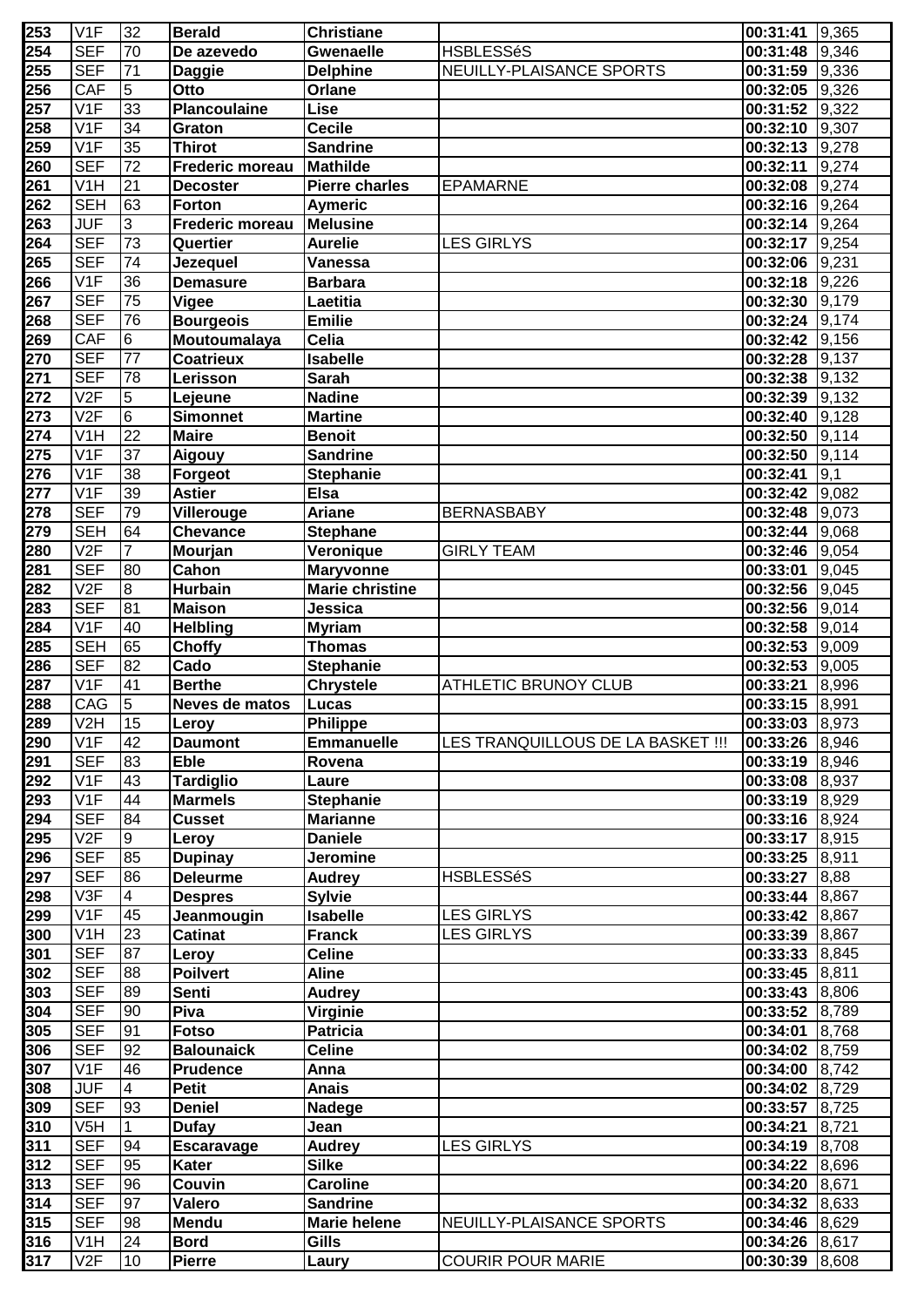| 318 | <b>SEH</b>       | 66             | Lupot                   | <b>Christophe</b>   |                               | 00:34:36 8,58        |       |
|-----|------------------|----------------|-------------------------|---------------------|-------------------------------|----------------------|-------|
| 319 | <b>SEF</b>       | 99             | Germany                 | <b>Marie cecile</b> |                               | 00:34:37             | 8,58  |
| 320 | <b>SEF</b>       | 100            | Valenet                 | <b>Elise</b>        |                               | 00:34:37             | 8,571 |
| 321 | <b>SEF</b>       | 101            | <b>Bornert</b>          | Eva                 |                               | 00:34:35 8,567       |       |
| 322 | V <sub>1</sub> H | 25             | <b>Fuchs</b>            | <b>Frank</b>        |                               | 00:34:52 8.563       |       |
| 323 | <b>SEH</b>       | 67             | <b>Bobrowski</b>        | Frederique          |                               | 00:34:57             | 8,559 |
| 324 | V <sub>1F</sub>  | 47             | <b>Fuchs</b>            | Virginia            |                               | 00:34:54 8.551       |       |
| 325 | <b>SEH</b>       | 68             | <b>Bounouane</b>        | <b>Majib</b>        |                               | 00:34:42 8,551       |       |
| 326 | <b>SEF</b>       | 102            | <b>Bounouane</b>        | Virginie            |                               | 00:34:42 8,547       |       |
| 327 | V <sub>2</sub> H | 16             | <b>Robidel</b>          | <b>Didier</b>       |                               | 00:34:55 8,523       |       |
| 328 | V2F              | 11             | <b>Robidel</b>          | Valerie             |                               | $00:34:55$ 8,523     |       |
| 329 | <b>SEF</b>       | 103            | <b>Fortes furtado</b>   | Carla               |                               | 00:34:57 8,515       |       |
| 330 | V <sub>1</sub> F | 48             | <b>Debuchy</b>          | Sophie              | SOPHIE'S                      | 00:35:03             | 8,503 |
| 331 | V1F              | 49             | <b>Berrettini</b>       | Sophie              | SOPHIE'S                      | 00:35:03             | 8,503 |
|     | V <sub>1</sub> H | 26             |                         |                     |                               |                      |       |
| 332 |                  |                | Piot                    | Olivier             |                               | 00:35:00             | 8,483 |
| 333 | V1F              | 50             | Piot                    | <b>Sophie</b>       |                               | 00:35:00 8,483       |       |
| 334 | <b>SEF</b>       | 104            | <b>Mourlan</b>          | Veronique           |                               | 00:34:59 8,479       |       |
| 335 | <b>SEF</b>       | 105            | <b>Barbet</b>           | <b>Caroline</b>     | <b>AOSCL MAIRIE DE LOGNES</b> | 00:35:08             | 8,475 |
| 336 | <b>SEF</b>       | 106            | Riti                    | <b>Aline</b>        |                               | 00:35:21             | 8,403 |
| 337 | <b>SEF</b>       | 107            | Dumas                   | Ingrid              |                               | 00:35:47             | 8,326 |
| 338 | <b>SEF</b>       | 108            | Ludovic                 | <b>Flora</b>        |                               | 00:35:48 8,306       |       |
| 339 | <b>ESF</b>       | 8              | Lescan                  | <b>Emma</b>         |                               | 00:35:59 8,295       |       |
| 340 | <b>ESH</b>       | $\overline{5}$ | Cournarie               | Loic                |                               | 00:36:00 8,291       |       |
| 341 | <b>SEF</b>       | 109            | <b>Briand</b>           | <b>Anais</b>        |                               | $00:36:02$ 8,28      |       |
| 342 | V1F              | 51             | <b>Milani</b>           | <b>Sylvie</b>       | <b>ATHLETIC BRUNOY CLUB</b>   | 00:36:08 8,272       |       |
| 343 | <b>SEF</b>       | 110            | <b>Lopes borges</b>     | Helena              |                               | 00:36:03 8,261       |       |
| 344 | <b>SEF</b>       | 111            | Dias furtado            | Angela              |                               | $00:36:04$ 8,253     |       |
| 345 | <b>SEF</b>       | 112            | Dias furtado            | Virginie            |                               | $00:36:04$ 8,249     |       |
| 346 | V3H              | 6              | Ratovondrahanta Richard |                     |                               | $00:36:08$ $8,249$   |       |
| 347 | <b>SEH</b>       | 69             | <b>Tanneux</b>          | <b>Kevin</b>        |                               | $00:36:08$ $8,249$   |       |
| 348 | <b>SEF</b>       | 113            | <b>Allard</b>           | <b>Cyrielle</b>     |                               | $00:36:02$ 8,242     |       |
| 349 | <b>SEH</b>       | 70             | <b>Allard</b>           | <b>Francois</b>     |                               | 00:36:02 8,238       |       |
| 350 | V1F              | 52             | Laporte                 | <b>Stephanie</b>    |                               | $00:36:16$ 8,223     |       |
| 351 | V <sub>1F</sub>  | 53             | <b>Portut</b>           | <b>Claudia</b>      |                               | $00:36:24$ 8,219     |       |
| 352 | <b>SEF</b>       | 114            | <b>Devins</b>           | Angela              |                               | 00:36:07             | 8,212 |
| 353 | V <sub>2</sub> H | 17             | <b>Costantino</b>       | <b>Pascal</b>       | <b>MAIRIE DE NOISIEL</b>      | 00:36:11             | 8,212 |
| 354 | SEH  71          |                | Yahiaoui                | <b>Benjamin</b>     |                               | $[00:36:15]$ $[8,2]$ |       |
| 355 | V <sub>1</sub> F | 54             | Kone                    | Rachel              | NEUILLY-PLAISANCE SPORTS      | 00:36:25 8,197       |       |
| 356 | <b>SEH</b>       | 72             | <b>Tondu</b>            | <b>Victor</b>       |                               | $00:36:13$ 8,193     |       |
| 357 | <b>SEF</b>       | 115            | De carvalho alves Sonia |                     |                               | 00:36:28 8,186       |       |
| 358 | <b>SEF</b>       | 116            | <b>Subra</b>            | <b>Emilie</b>       | <b>COURIR POUR MARIE</b>      | 00:32:32 8,171       |       |
|     |                  |                |                         |                     |                               |                      |       |
| 359 | <b>SEF</b>       | 117            | <b>Doudet</b>           | <b>Audrey</b>       | <b>COURIR POUR MARIE</b>      | 00:32:32 8,171       |       |
| 360 | V <sub>1F</sub>  | 55             | Rochette                | Veronique           |                               | $00:36:19$ 8,163     |       |
| 361 | <b>SEF</b>       | 118            | <b>Villion</b>          | <b>Crystel</b>      |                               | 00:36:41             | 8,152 |
| 362 | <b>SEH</b>       | 73             | <b>Schiliz</b>          | Johann              |                               | 00:36:41             | 8,152 |
| 363 | V2F              | 12             | <b>Bonneau</b>          | <b>Dominique</b>    |                               | 00:36:40 8,137       |       |
| 364 | <b>SEF</b>       | 119            | <b>Tavares</b>          | <b>Marlene</b>      |                               | 00:36:34 8,134       |       |
| 365 | <b>SEF</b>       | 120            | Portut                  | <b>Vanessa</b>      |                               | 00:36:58 8,094       |       |
| 366 | <b>SEF</b>       | 121            | <b>Philibert</b>        | <b>Nathalie</b>     |                               | $00:36:50$ 8,09      |       |
| 367 | V <sub>1F</sub>  | 56             | <b>Gourdelier</b>       | <b>Francoise</b>    |                               | 00:36:49 8,079       |       |
| 368 | V <sub>1</sub> H | 27             | <b>Ducasse</b>          | Jerome              |                               | 00:36:50 8,079       |       |
| 369 | V <sub>2</sub> H | 18             | <b>Fourdelier</b>       | <b>Frederic</b>     |                               | 00:36:50 8,075       |       |
| 370 | <b>SEF</b>       | 122            | $M$                     | L                   |                               | 00:36:52 8,072       |       |
| 371 | V <sub>1</sub> F | 57             | Gbaguidi                | <b>Murielle</b>     |                               | 00:37:02 8,068       |       |
| 372 | <b>SEH</b>       | 74             | <b>Nguyen</b>           | <b>Vincent</b>      |                               | $00:36:59$ 8,05      |       |
| 373 | <b>SEF</b>       | 123            | Dinh vu                 | Hoai chau chris     |                               | 00:37:01             | 8,046 |
| 374 | V <sub>1</sub> H | 28             | Lefebvre                | <b>Vincent</b>      |                               | 00:36:59 8,039       |       |
| 375 | <b>SEF</b>       | 124            | <b>Boulanger</b>        | <b>Nicole</b>       | C.O. DU SUD DE L'ESSONNE      | 00:37:08 8,025       |       |
| 376 | <b>SEF</b>       | 125            | Da silva faria          | <b>Isabelle</b>     |                               | 00:37:08 8,025       |       |
| 377 | <b>SEF</b>       | 126            | <b>Boulanger</b>        | <b>Alicia</b>       |                               | 00:37:05 8,025       |       |
| 378 | <b>SEF</b>       | 127            | <b>Bartel</b>           | <b>Celine</b>       | <b>LES GIRLYS</b>             | $00:37:12$ 8,021     |       |
| 379 | <b>SEF</b>       | 128            | Nam hee                 | <b>Estelle</b>      |                               | 00:37:03             | 8,018 |
| 380 | <b>SEF</b>       | 129            | Locatelli               | <b>Emilie</b>       |                               | 00:37:05             | 7,993 |
| 381 | V <sub>1</sub> F | 58             | <b>Herbaux</b>          | <b>Anais</b>        |                               | 00:37:08             | 7,979 |
| 382 | <b>SEF</b>       | 130            | <b>Thubet</b>           | <b>Amelie</b>       | <b>COURIR AVEC ERIC</b>       | 00:37:23             | 7,947 |
|     |                  |                |                         |                     |                               |                      |       |